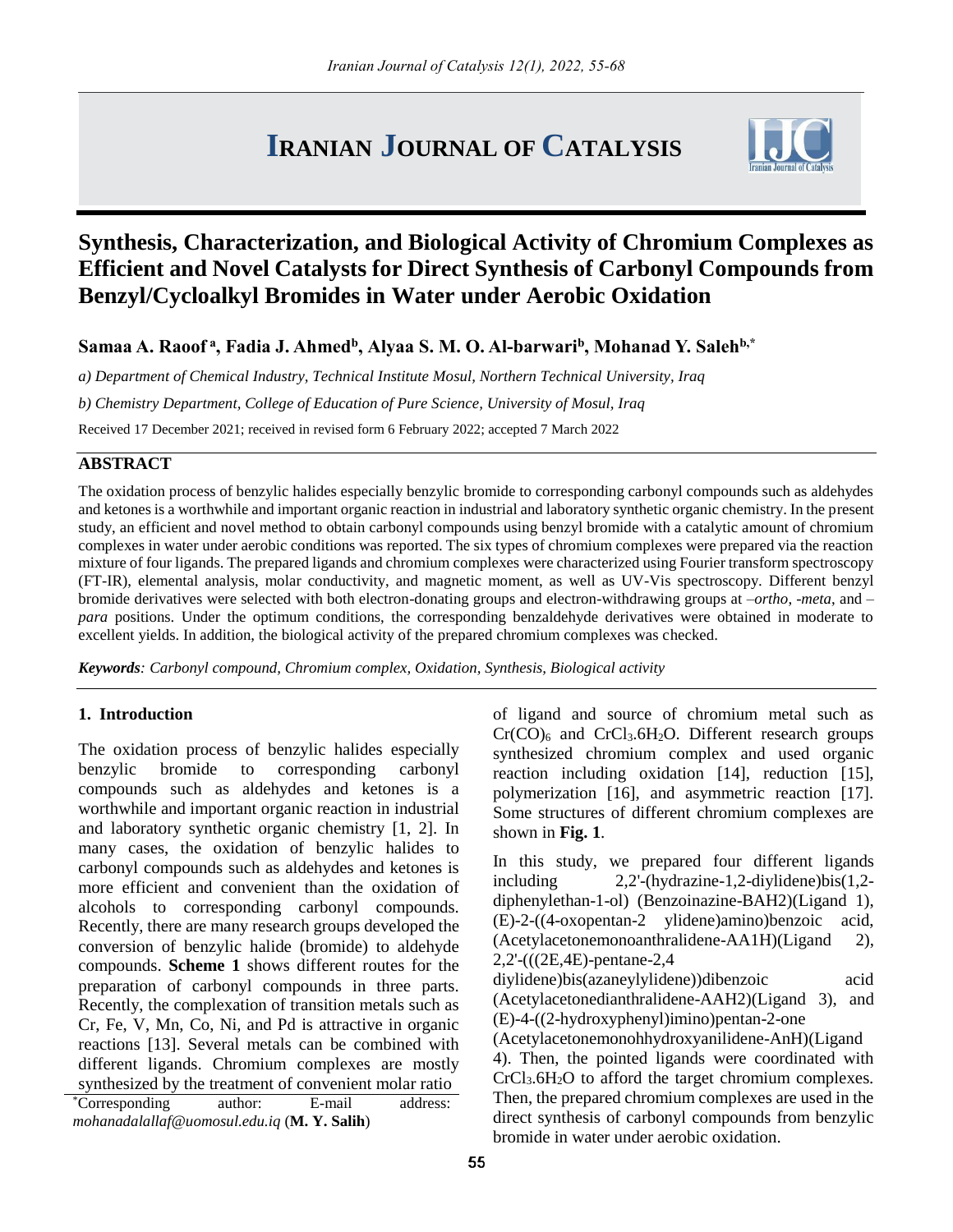

**Scheme 1**. Different routes for preparation of carbonyl compounds: PART (I): (a) H2O, NaOH, Time: 0.05 h, T: 20  $\Box$ C, Microwave Irradiation, Yield: 99% [2]. (b): Potassium nitrite, 2.2.6.6-tetramethyl-1-pipiridenyloxy free radical, O2 in H2O, Time: 3.5 h, Reflux, Yield: 95% [3]. (c): 4-methylmorpholine N-oxide, 1-ethyl-3-methyl-1H-imidazole-3ium chloride, Time: 0.033 h, T: 100  $\Box$ C, Microwave irradiation, ionic liquid, Yield: 95% [4]. (d): Bis(4-methoxy-phenyl)selenoxide, NaHCO3, THF, Time: 10 h, heating, Yield: 93% [5]. (e): KHCO3, DMSO, Time: 0.0416 h, Microwave irradiation, Kornblum oxidation, Yield: 93% [6]. (f): H2O. 1-hydroxy-3H-benzo[d][1,2]iodoxol-1,3-dione, Time: 0.33 h, T: 50  $\Box$ C, ionic liquid, inert atmosphere, Yield: 92% [7]. (g): Stage 1: 2.2.6.6-tetramethyl-1-pipiridenyloxy free radical, O2 in H2O, Time: 3.5 h, Reflux, Stage 2: H2O2 in H2O, Time: 2h, Yield: 92% [8]. (h): Bismuth (III) nitrate pentahydrate, tetrabutyl ammonium fluoride, Time: 1h, T: 100  $\Box$ C, Yield: 91% [9]. PART (II): (i): di-(p-methoxyphenyl)tellurium oxide in toluene, Heating, Yield: 6% and 90% [5]. (j): 1-methyl-4 nitrosobenzene, sodium acetate in dichloromethane, Time= 12h, T= 55 °C, Inert atmosphere, Yield: 40% and 12% [10]. (k): oxygen, triethylamine, sodium iodide in acetonitrile, Time= 24h, T= 32 °C, Schlenk technique, UV-irradiation, Yield: 27% and 35% [11]. PART (III): (l):sodium hydroxide, cobalt tricarbonyl nitrosyl, carbon monoxide, trimethyldodecylammonium chloride in benzene, p= 760Torr , Ambient temperature, Yield: 58%, 4%, 9%, 7% [12].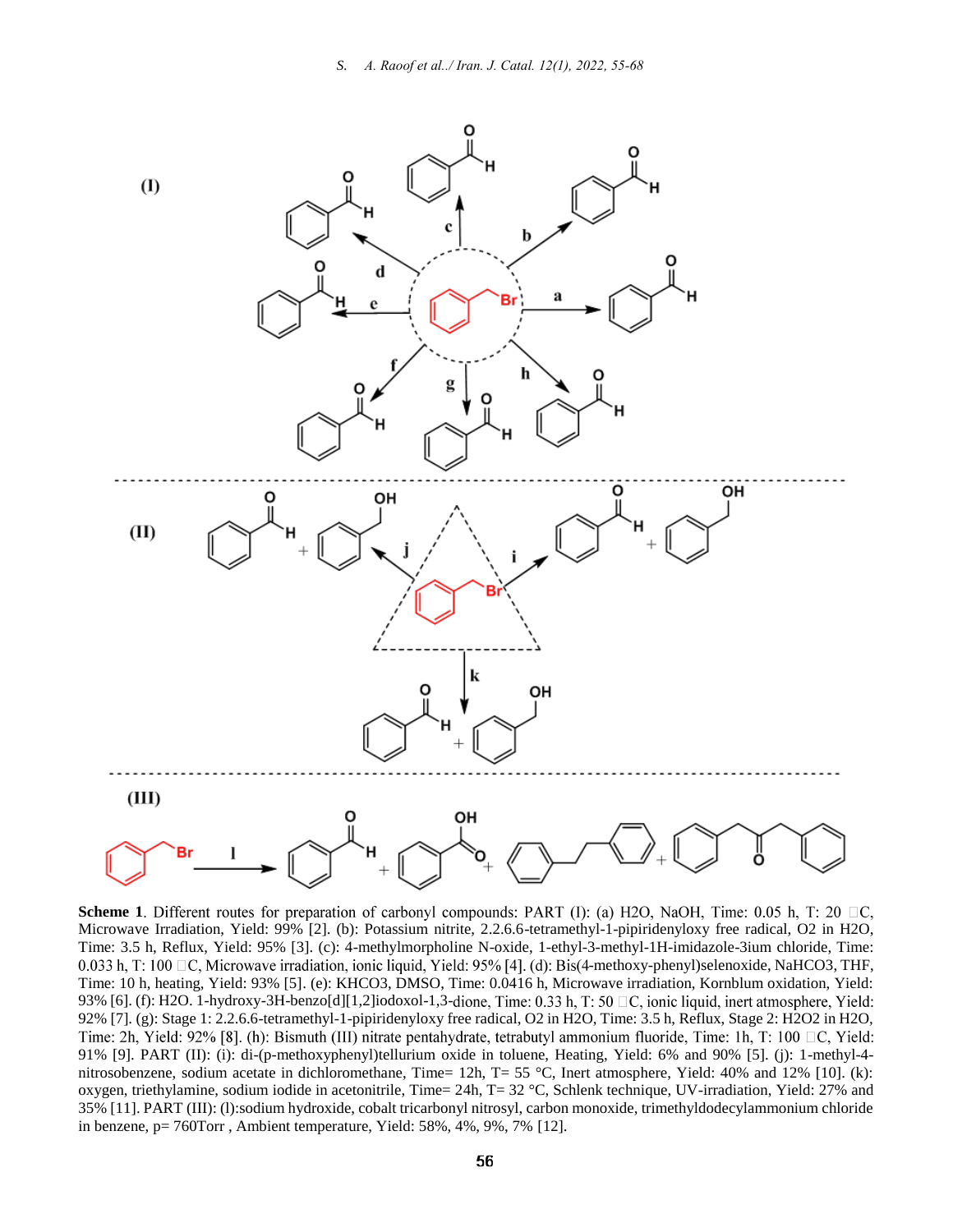

**Fig. 1**. Some chemical Structure of chromium complexes with both catalytic and biological activity.

# **2. Experimental**

#### *2.1. General*

The solvent, chemical, and source of metals were purchased from Merck and Sigma-Aldrich chemical companies and used without further purification. The prepared complexes were analyzed using carbon, nitrogen, hydrogen (CHN), and chromium contents have been measured by atomic absorption spectroscopy after the decomposition of the complexes with concentrated nitric acid. The relative molecular weights of the ligands and their complexes have been theoretically determined. Molar refraction measurements have been carried out with Atago Illumination, Atago Co-LTD, Japan using 10-3 M dimethyl sulfoxide solution. The conductivity measurements has been carried out with an electrolytic conductivity measuring set LF-42 and Multiline F/SET-2WTW Wiscenschaf Tecchnische Werketattem 82362 Weiheim using  $10^{-3}$  M dimethylsulfoxide at 25 °C. Magnetic susceptibility of the complexes has been measured by (SHERWOOD SCIENTIFIC Magnetic Susceptibility (MSB) at  $25^{\circ}$ C. Electronic spectra have been recorded on Shimadzu UV-1650 PC UV-Visible Spectrophotometer for  $10^{-3}$  and  $10^{-4}$  M solutions of the ligands and their complexes in dimethyl sulfoxide at 25 <sup>o</sup>C, using a 1 cm cell. The infrared spectra of the ligands and their complexes have been recorded on Model Alpha–Bruker in the range 400-4000 cm<sup>-1</sup>.

#### *2.2. Typical procedure for the preparation of ligands*

The following ligands have been prepared according to the reported literature [18]. Ligand 1: At first, in a canonical flask (100 mL), 10 mmol of benzoine and 5 mmol of hydrazine hydrate were stirred at 80  $^{\circ}$ C in ethanol medium. Then, the reaction mixture was cooled to room temperature and 5 mL of water was added. Finally, the obtained ligand was filtered and dried at 70 C for 18 h. Ligand 2: For the preparation of the pointed ligand, initially, into a canonical flask (100 mL), 10 mmol of acetylacetone, and 10 mmol of 2 aminobenzoic acid were mixed at 80  $^{\circ}$ C in H<sub>2</sub>O: EtOH (1:1) solvent. After completion of the reaction, the solid materials were washed thoroughly using water to afford pure ligand 2. For the preparation of ligand 3, the same procedure was employed with the molar ratio (1:2) of acetylacetone and 2-aminobenzoic acid. Ligand 4: Initially, in a canonical flask (100 mL), 10 mmol of acetylacetone and 10 mmol of 2-aminophenol were mixed at 80 °C in H<sub>2</sub>O: EtOH (1:1) solvent. After completion of the reaction, the solid materials were washed thoroughly using water to afford pure ligand 4.

#### *2.3. Typical procedure for the preparation of chromium complexes under neutral and basic conditions*

In this study, the six chromium complexes were prepared in the neutral and basic medium as follows: Complex 1: A mixture of Ligand 1 (0.39 g): Ligand 2  $(0.20 \text{ g})$ : CrCl<sub>3</sub>.6H<sub>2</sub>O (1:1:1) was dissolved and heated in a small amount of water and ethanol for 3 h. Then, the reaction mixture was cooled to room temperature. Finally, the solid chromium complex (1) was washed thoroughly with diethyl ether and dried at  $50^{\circ}$ C. Other complexes (complexes 3 and 5) were prepared under the same method. Complex 2: A mixture of Ligand 1 (0.39 g): Ligand 2 (0.20 g):  $CrCl<sub>3</sub>.6H<sub>2</sub>O$  (1:1:1) was dissolved and heated in a small amount of water and ethanol for 3 h. The mixture was heated until a clear solution has been obtained. The aqueous solution of sodium hydroxide (2 M) has been added dropwise to the mixture until pH= 9- 10 was obtained. Then, the reaction mixture was cooled to room temperature. Finally, the solid chromium complex (2) was washed thoroughly with water and followed by diethyl ether and dried at 50  $^{\circ}$ C. Other complexes (complexes 4 and 6) were prepared under the same method.

*Complex 1: Light green, M.P.: 130 C; Yield 88%: [Cr((Ligand 2: AA1H)(Ligand 1:BAH2)]Cl3, Mol. Wt.: 797.49, Cr%: 6.52 (6.09); C%: 60.18 (60.00); H%: 4.64 (4.01); N%: 5.26 (4.99); Molar refraction: 1.436674 \* 10-4 .*

*Complex 2: Green, M.P.: 131 C; Yield 89%: [Cr((Ligand 2: AA1)(Ligand 1:BAH)], Mol. Wt.: 688.99, Cr%: 7.54 (6.99); C%: 69.66 (68.01); H%: 5.08 (4.99); N%: 6.09 (5.86); Molar refraction: 1.436662 \* 10-4 .*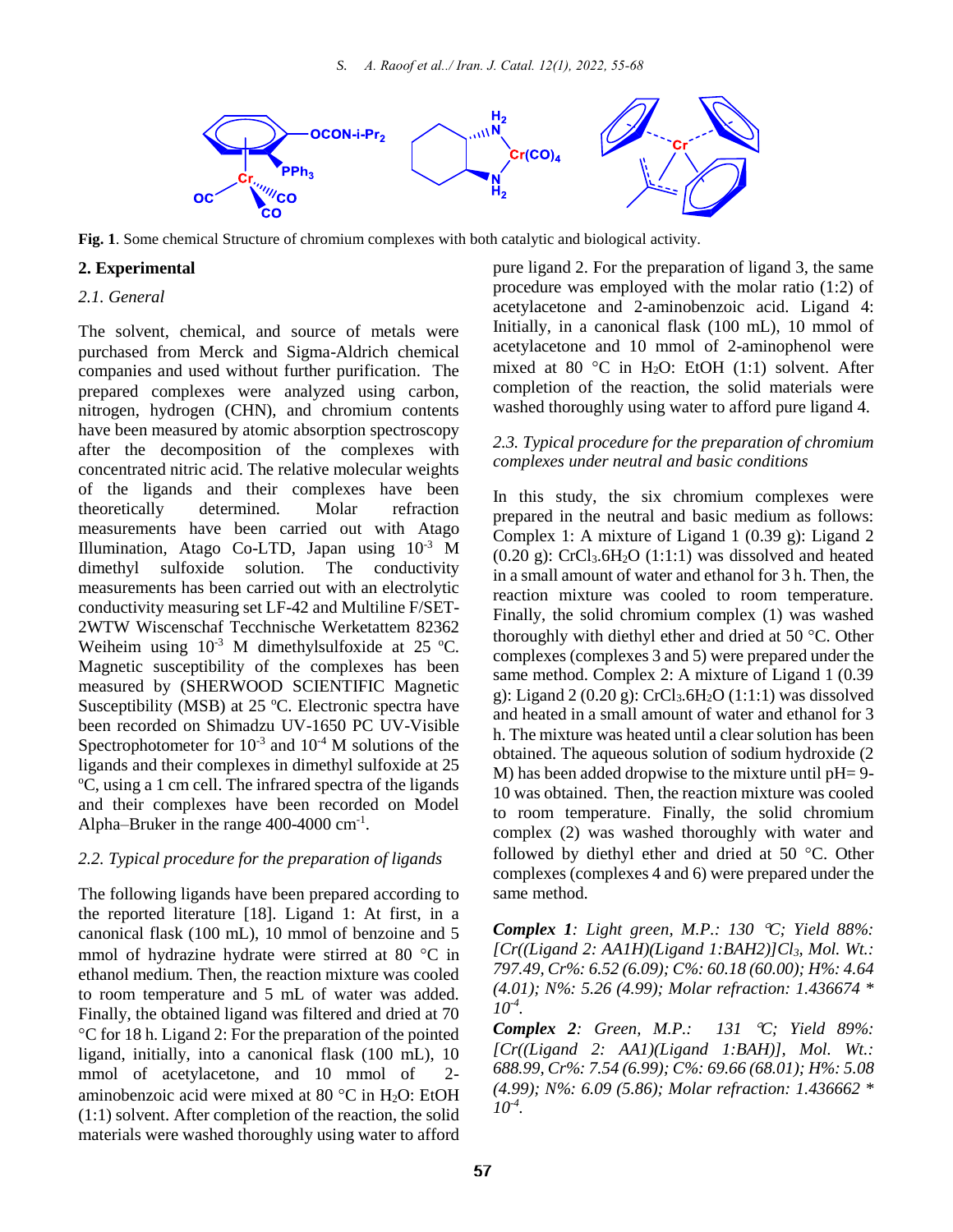*Complex 3: Light green, M.P.: 134 C; Yield 86%: [Cr((Ligand 3: AAH2)(Ligand 1:BAH2)]Cl3, Mol. Wt.: 916.49, Cr%: 5.67 (5.27); C%: 61.53 (60.91); H%: 4.58 (4.07); N%: 6.11 (5.81); Molar refraction: 1.436681\* 10-4 .*

*Complex 4: Green, M.P.: 128 C; Yield 89%: [Cr((Ligand 3: AAH)(Ligand 1:BAH)], Mol. Wt.: 807.99, Cr%: 6.43 (5.89); C%: 69.80 (68.98); H%: 4.95 (4.51); N%: 6.93 (6.59); Molar refraction: 1.436672\* 10-4 .*

*Complex 5: Green, M.P.: 137 C; Yield 87%: [Cr((Ligand 4: AnH)(Ligand 1:BAH2)]Cl3, Mol. Wt.: 753.49, Cr%: 6.90 (6.27); C%: 62.11 (61.96); H%: 4.91 (4.78); N%: 5.57 (5.30); Molar refraction: 1.436660\* 10-4 .*

*Complex 6: Green, M.P.:135 C; Yield 88%: [Cr((Ligand 4: An)(Ligand 1:BAH)], Mol. Wt.: 644.99, Cr%: 8.06 (7.88); C%: 72.55 (71.60); H%: 5.42 (4.99); N%: 6.51 (6.07); Molar refraction: 1.436681\* 10-4 .*

# *2.4. Synthesis of carbonyl compounds using prepared chromium complexes from benzyl bromide*

To show the applicability of the prepared catalysts (chromium complex), we aim to direct the synthesis of carbonyl compounds from benzyl bromide using prepared complexes under aerobic conditions in water. Therefore, in a 50 mL round bottom flask, 3 mmol of benzyl bromide, 5.0 mL of solvent, and 250 mg of the best-prepared chromium complex were stirred at 100 °C in water for an appropriate time. After the completion of the reaction, the reaction mixture was cooled to room temperature and 10 mL of ethyl acetate was added. Then, the obtained crude materials were injected into gas-chromatography tandem mass spectroscopy for the determination of yield and conversion of the reaction.

#### *2.5. Antimicrobial assay of the chromium complexes*

Five pathogenic microorganisms (*Staphylococcus aureus, pseudomonas aeruginosa, Proteus mirabilis*

and *Escherichia coli*) have been selected to study the antibacterial activity of the ligands and their complexes. All the bacterial strains have been identified before use in Biology Department, Education for Pure Science College, Mosul University. The antibacterial activity has been evaluated by agar plate diffusion technique identifying a variety of medicinally important grampositive and gram-negative. In this method, Nutrient agar plates have been seeded with 0.1 mL. of the broth culture of the tested microorganism containing  $(10^8)$ cells/ml., filter paper discs were impregnated with the tested materials then placed on the surface of seeded Nutrient agar plates, the plates were incubated at  $37 \text{ °C}$ for 24 h, the zone of inhibition have been measured for the determination of minimum inhibitory concentration (MIC), different concentrations of the tested materials (500, 250, 125 µg/ml) were used.

#### **3. Results and Discussion**

The importance of direct synthesis of carbonyl compounds from benzyl bromide in food chemistry, synthesis of drugs, antioxidants, and natural synthetic compounds has been recognized for several years. Due to the significance of the described compounds, our plan is to produce benzaldehyde derivatives from the oxidation reaction of benzyl bromide under the aerobic condition in water medium as a green solvent (**Scheme 2**). Four ligands were prepared as outlined in **Scheme 3** according to the previous reported literature [18, 19]. In this study, we prepared four different ligands including 2,2'-(hydrazine-1,2-diylidene)bis(1,2-diphenylethan-1 ol) (Benzoinazine-BAH2) (Ligand 1), (E)-2-((4 oxopentan-2 ylidene)amino)benzoic acid, (Acetylacetonemonoanthralidene-AA1H) (Ligand 2), 2,2'-(((2E,4E)-pentane-2,4-

diylidene)bis(azaneylylidene))dibenzoic acid (Acetylacetonedianthralidene-AAH2) (Ligand3), and(E)-4-((2-hydroxyphenyl)imino)pentan-2 one(Acetylacetonemonohydroxyl anilidene AnH) (Ligand 4).



**Scheme 2**. Synthesis of benzaldehyde derivatives from benzyl/cycloalkyl bromide using chromium complex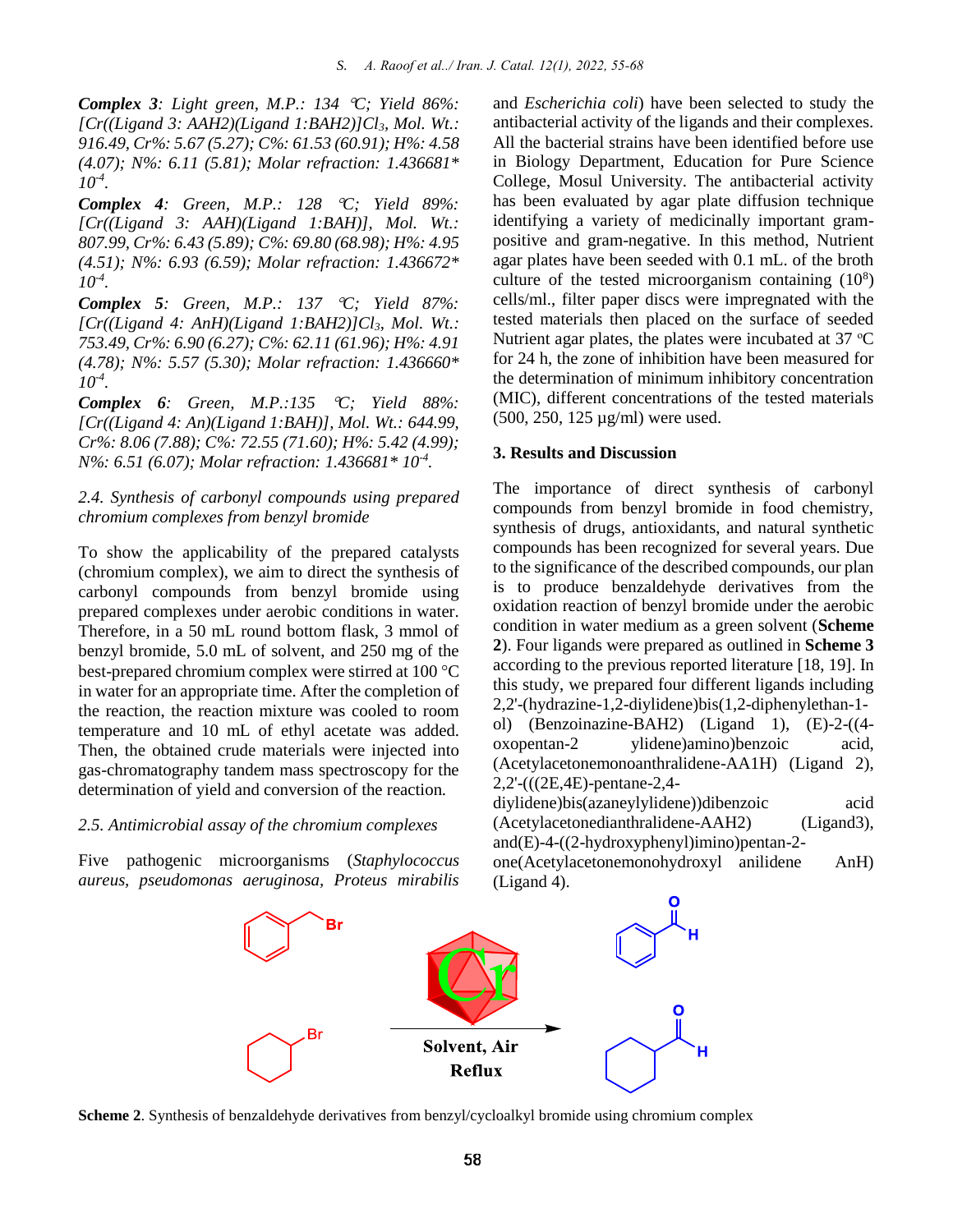

**Scheme 3.** Synthetic routes for the preparation of four ligands.

After the preparation of four ligands, six types of chromium complexes were prepared as follows. Complex 1 was prepared through the treatment of 0.39 g of ligand 1 (BAH2) and 0.20 g of ligand 2 (AA1H) and  $0.46$  g of CrCl<sub>3</sub>.6H<sub>2</sub>O under neutral conditions. In addition, complex 2 was prepared as the same amount of ligands 1 and 2 as well as the source of chromium reagent in the presence of 1.0 mL(dropwise) of sodium hydroxide 2.0 M. For the preparation of complex 3, the  $0.39$  g of ligand 1 (BAH2) and  $0.32$  g of ligand 3  $(AAH2)$  as well as 0.46 g of CrCl<sub>3</sub>.6H<sub>2</sub>O under neutral conditions were used. Notably, the basic complex 4 was provided as the same amount of ligands 1 and 3 as well as the source of chromium reagent in the presence of 1.0 mL of sodium hydroxide 2.0 M. Finally, for the preparation of complex 5, 0.39 g of ligand 1 (BAH2) and 0.16 g of ligand 4 (AnH), as well as 0.46 g of CrCl3.6H2O was applied to afford corresponding complex 5 under neutral conditions. For the preparation of complex 6, the 1.0 of sodium hydroxide 2.0 was used to obtain complex 6. The chemical structure of the prepared complexes was shown in **Fig. 2**. The obtained chromium complexes were colored solids (light green or green), air-stable, insoluble in water and soluble in DMSO. The elemental analyses, metal contents and molecular weight revealed that the complexes had the formulas  $[Cr(LH_X)(BAH_2)]Cl_3$  and  $[Cr(LH_{X-1})(BAH)]$ in neutral (or slightly acidic) and basic medium, respectively.

The amount of the molar conductivities (93.00-94.01 & 8.03-13.01)  $\Omega^{-1}$ cm<sup>2</sup>mol<sup>-1</sup> approached those expected for 1:3 and electrolytes (complexes 1, 3, and 5), for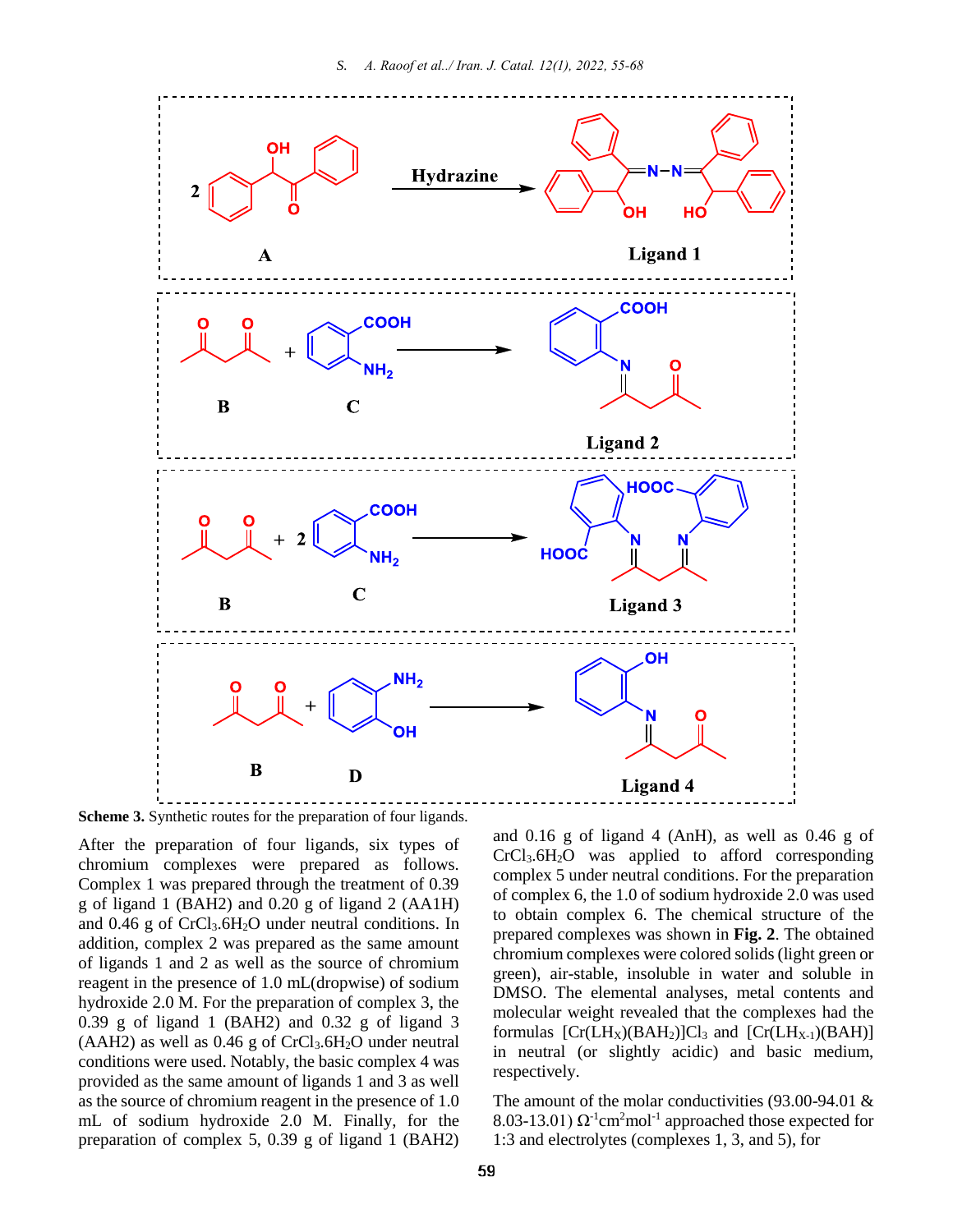

**Fig. 2**. The chemical structure of octahedral chromium complexes

complexes prepared in neutral (or slightly acidic) and non-electrolytes (complexes 2, 4, and 6), for complexes prepared in basic medium, respectively. At room temperature, the magnetic moments (3.72-3.89 B. M) indicated the presence of three unpaired electrons, chromium (III) complexes, assigned to a monomeric structure, having octahedral geometry. The refraction of the complexes in 10-3 M DMSO solution was in the range 1.436660x10<sup>-4</sup>-1.436681x 10<sup>-4</sup>. The molar refraction is an additive and constitutive property. It has

been used to construct the correct structure of the compound [20]. The magnetic moment in Bohr Magneto and molar conductance in  $\Omega$ <sup>-1</sup> cm<sup>2</sup> mol<sup>-1</sup> was provided in **Table 1** for six chromium complexes.

After the successful preparation of the four ligands, the ligands were investigated using FT-IR spectroscopy (**Fig. 3**). The FT-IR spectrum of the ligands 3: AAH2, 2: AA1H and 4: AnH showed absorption bands at about 1575-1637 cm-1 due to the frequency of the group imine, and these bands shifted to lower frequencies when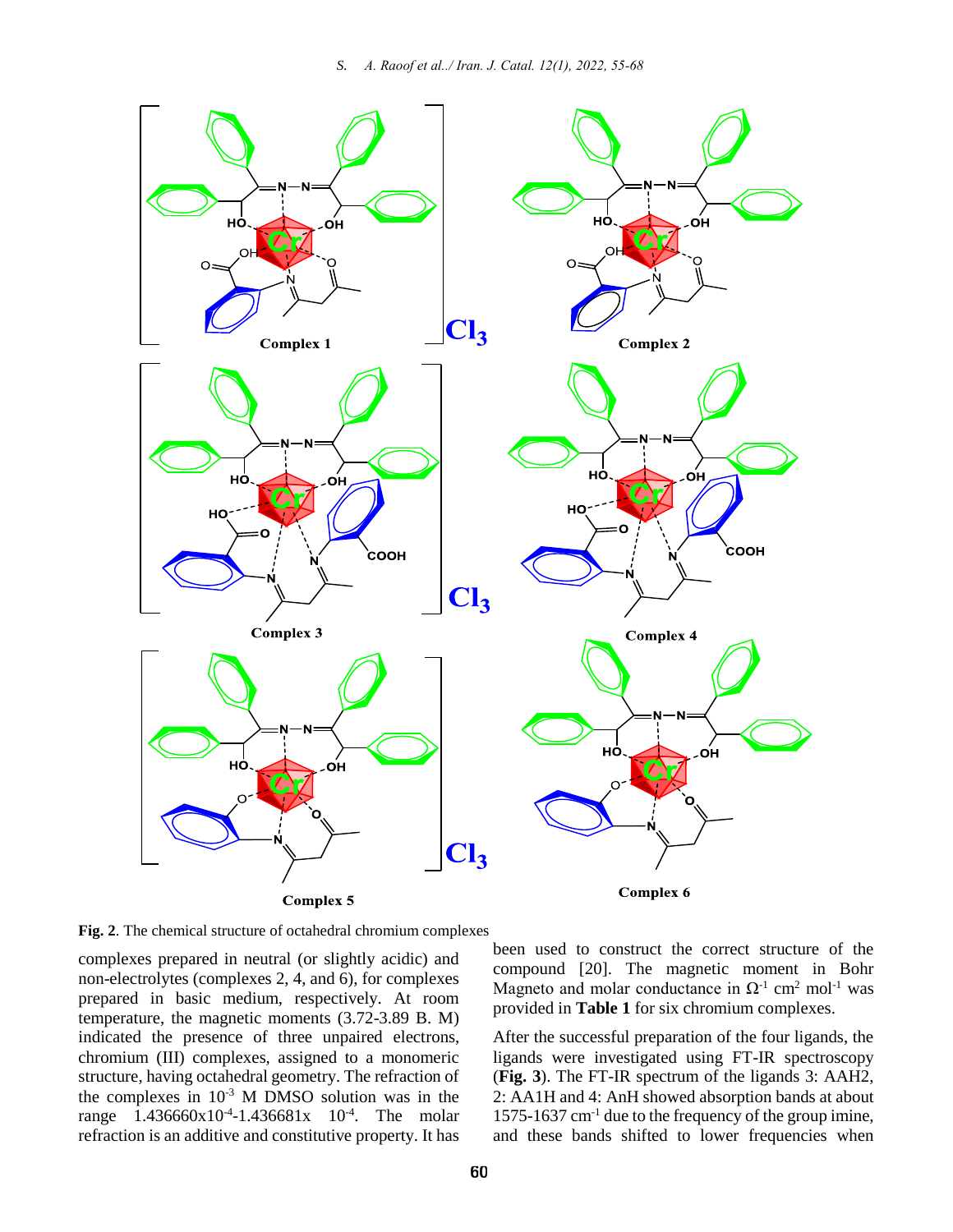forming the complex (**Fig. 4**). This indicates the consistency of the nitrogen atom with the metal ion in the neutral and basic medium determined at 422-428 cm-1 . The absorption bands appeared due to C=O and upon symmetry, they shifted towards lower frequencies as depicted in **Fig 4**. This indicates the consistency of the oxygen atom with the metal ion at  $505-507$  cm<sup>-1</sup>, as well as absorption bands that return to OH groups at

3300-3402 cm-1 and the formation of complexes in the neutral or acidic shifted the frequency to a lower value. As for the blocked complexes in the basic medium, the bands of the OH group disappeared and new ones appeared, returning to C-O-C bonds.

| No.       | $D \times 10^{-6}$ | $\chi_{\rm g} \times 10^{-6}$ | $\chi_M \times 10^{-6}$ | $\chi_{\rm A} \times 10^{-6}$ | ueff  | $\Lambda_{\rm M}$ | $Mp$ °C | Color       |
|-----------|--------------------|-------------------------------|-------------------------|-------------------------------|-------|-------------------|---------|-------------|
|           | (c.g.s.u)          | (c.g.s.u)                     | (c.g.s.u)               | (c.g.s.u)                     | (B.M) |                   |         |             |
| Complex 1 | 298.02             | 7.55092                       | 6021.78                 | 6319.80                       | 3.88  | 93.02             | 130     | Light green |
| Complex 2 | 221.96             | 8.10358                       | 5583.28                 | 5805.24                       | 3.72  | 13.01             | 131     | Green       |
| Complex 3 | 330.25             | 6.58971                       | 6039.40                 | 6369.68                       | 3.89  | 93.00             | 134     | Light green |
| Complex 4 | 254.22             | 7.00651                       | 5661.19                 | 5915.41                       | 3.75  | 10.21             | 128     | Green       |
| Complex 5 | 282.82             | 8.00113                       | 6028.77                 | 6311.59                       | 3.87  | 94.01             | 137     | Green       |
| Complex 6 | 206.76             | 9.00113                       | 5805.63                 | 6012.39                       | 3.78  | 8.03              | 135     | Green       |

**Table 1**. Some physical of the prepared complexes

 $\mu_{\text{eff}}$ : Magnetic moment in Bohr Magneton,  $\Delta M =$  molar conductance in  $\Omega$ <sup>-1</sup> cm<sup>2</sup> mol<sup>-1</sup>



**Fig. 3**. FT. IR spectra of Ligand 1: BAH2; Ligand 2: AA1H; Ligand 3: AAH2; Ligand 4: AnH.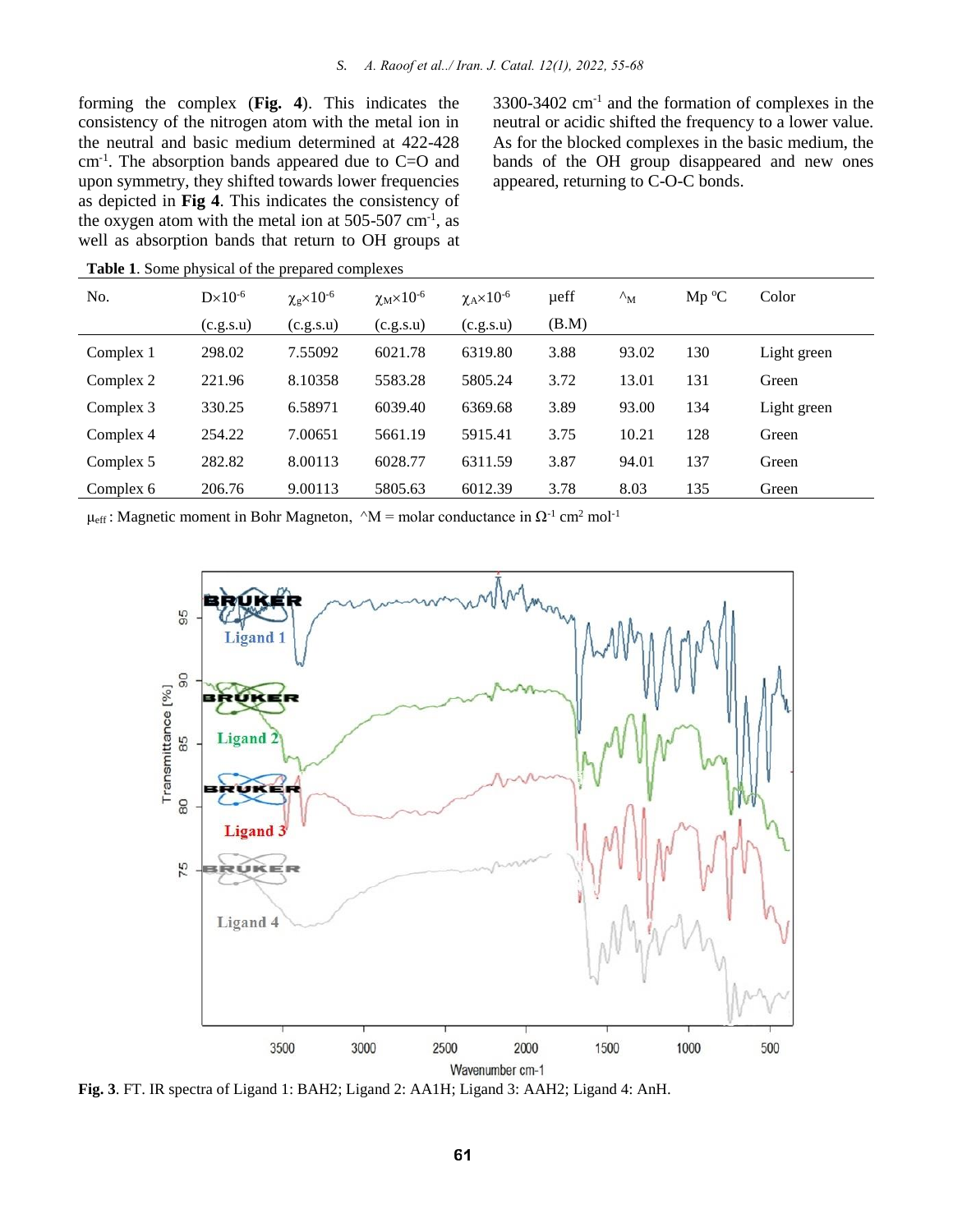

**Fig. 4**. FT-IR spectra: complex 1 (Ligand 1: Ligand 2- neutral condition); complex 2: (Ligand 1: Ligand 2-basic condition), complex 3: (Ligand 1: Ligand 3- neutral condition), complex 4: (Ligand 1: Ligand 3- basic condition), complex 5: (Ligand 1: Ligand 4- neutral condition), complex 5: (Ligand 1: Ligand 3- basic condition).

The UV-Vis of chromium complexes showed bands  $(v_1,$  $v_2$  and  $v_3$ ) at 10204-11764 cm<sup>-1</sup>,16447-17123 cm<sup>-1</sup> and 20325-22738 cm<sup>-1</sup> due to the transitions  ${}^4A_2g$  (F) $\rightarrow {}^4T_2g$  $(F)$ ,  ${}^{4}A_{2}g(F) \rightarrow {}^{4}T_{1}g(F)$  and  ${}^{4}A_{2}g(F) \rightarrow {}^{3}T_{1}g(P)$ , respectively [18, 19]. However, the electronic spectral data suggested octahedral geometry for all the complexes [21-24] (**Table 2**).

The prepared chromium complexes provide an ideal model for studying catalytic organic reactions under aerobic oxidation conditions. As mentioned above, we would like to investigate the catalytic activity of synthesized chromium complexes as efficient catalysts in the direct synthesis of carbonyl compounds from benzyl bromide under aerobic conditions. After the

preparation and characterization of chromium complexes, the catalytic systems were used in the synthesis of benzaldehyde derivatives. Therefore, to optimize the reaction conditions, we used benzyl bromide as a starting material to synthesize benzaldehyde as a model reaction under thermal conditions. The optimized results are shown in **Table 3**.

As shown in **Table 3** (entries 1-4), in the presence of various solvents including ethanol, methanol, THF, and water, the model reaction was performed using 200 mg of complex 1. The final product was obtained in 11%, 19%, 32%, and 63% for ethanol, methanol, THF, and water, respectively. By changing the amount of catalytic system from 200 mg to 250 mg of complex 1, the 250 mg of complex 1 was the best amount of the pointed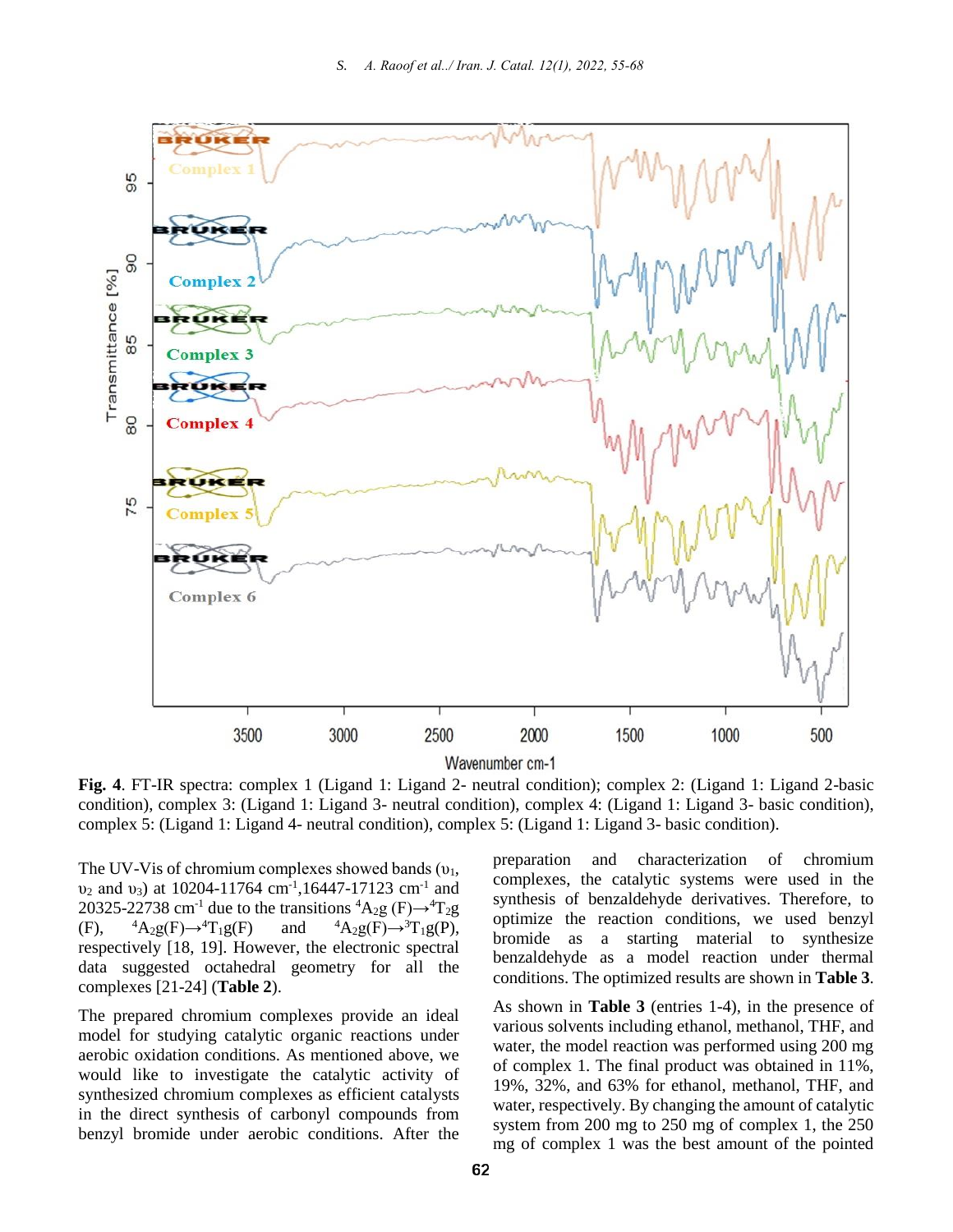complex (entries 4-7). In addition, different types of neutral chromium complexes including complexes 1, 3, and 5 were checked. Complex 5 shows the best result among complexes 1, 3, and 5 (entries 7-9). Also, the model reaction was performed using basic complexes and the results were 90%, 89%, and, 92% for complexes 2, 4, and, 6, respectively. In the absence of the chromium complexes, the oxidation of bezyl bromide was observed at least yield (entry 13).

Up to now, there is no report in the literature on the application of chromium complexes for the direct synthesis of carbonyl compounds using benzyl halide. With the optimal conditions in hand, the oxidation of

| No.            | ${}^4A_2g(F) \rightarrow {}^4T_2g(F)$ | ${}^4A_2g(F) \rightarrow {}^4T_1g(F)$ | ${}^4A_2g(F) \rightarrow {}^3T_1g(P)$ | C.T         |
|----------------|---------------------------------------|---------------------------------------|---------------------------------------|-------------|
|                | $v_1$ (cm <sup>-1</sup> )             | $v_2$ (cm <sup>-1</sup> )             | $v_3$ (cm <sup>-1</sup> )             | $(cm^{-1})$ |
|                | 10204                                 | 16667                                 | 20762                                 | 35714       |
| 2              | 11010                                 | 16779                                 | 22738                                 | 35635       |
| 3              | 11015                                 | 16722                                 | 20255                                 | 35714       |
| $\overline{4}$ | 11062                                 | 17123                                 | 22243                                 | 34247       |
| 5              | 11764                                 | 16722                                 | 21738                                 | 36496       |
| 6              | 11020                                 | 16447                                 | 20325                                 | 34482       |

**Table 2**. The electronic spectra of chromium (III) complexes

Table 3. Optimization of the reaction conditions for the model reaction<sup>a</sup>.

|       |                                      | <b>Br</b>                | <b>Cr Complex</b>             |                 | O          |          |
|-------|--------------------------------------|--------------------------|-------------------------------|-----------------|------------|----------|
|       |                                      |                          | Solvent, Air<br><b>Reflux</b> |                 |            |          |
| Entry | Type of Complex                      | (mg)                     | Solvent                       | $T (^{\circ}C)$ | Yield (%)  | Time (h) |
|       | <b>Neutral Complexes</b>             |                          |                               |                 |            |          |
| 1     | Complex 1                            | 200                      | <b>EtOH</b>                   | Reflux          | 11%        | 5        |
| 2     | Complex 1                            | 200                      | MeOH                          | Reflux          | 19%        | 5        |
| 3     | Complex 1                            | 200                      | <b>THF</b>                    | Reflux          | 32%        | 5        |
| 4     | Complex 1                            | 200                      | H <sub>2</sub> O              | Reflux          | 63%        | 5        |
| 5     | Complex 1                            | 230                      | $H_2O$                        | Reflux          | 75%        | 5        |
| 6     | Complex 1                            | 250                      | H <sub>2</sub> O              | Reflux          | 91%        | 5        |
| 7     | Complex 1                            | 270                      | H <sub>2</sub> O              | Reflux          | 90%        | 5        |
| 8     | Complex 3                            | 250                      | H <sub>2</sub> O              | Reflux          | 92%        | 5        |
| 9     | Complex 5                            | 250                      | $H_2O$                        | Reflux          | 94%        | 5        |
|       | <b>Basic Complexes</b>               |                          |                               |                 |            |          |
| 10    | Complex 2                            | 250                      | H <sub>2</sub> O              | Reflux          | 90%        | 5        |
| 11    | Complex 4                            | 250                      | H <sub>2</sub> O              | Reflux          | 89%        | 5        |
| 12    | Complex 6                            | 250                      | H <sub>2</sub> O              | Reflux          | 92%        | 5        |
| 13    | No Catalyst                          | $\overline{\phantom{a}}$ | $H_2O$                        | Reflux          | $< 5.0\%$  | 12       |
| 14    | CrCl <sub>3</sub> .6H <sub>2</sub> O | 340                      | $H_2O$                        | Reflux          | $< 56.0\%$ | 12       |

a)Benzyl bromide (3.0 mmol), Solvent: 5.0 mL, b) GC Yields.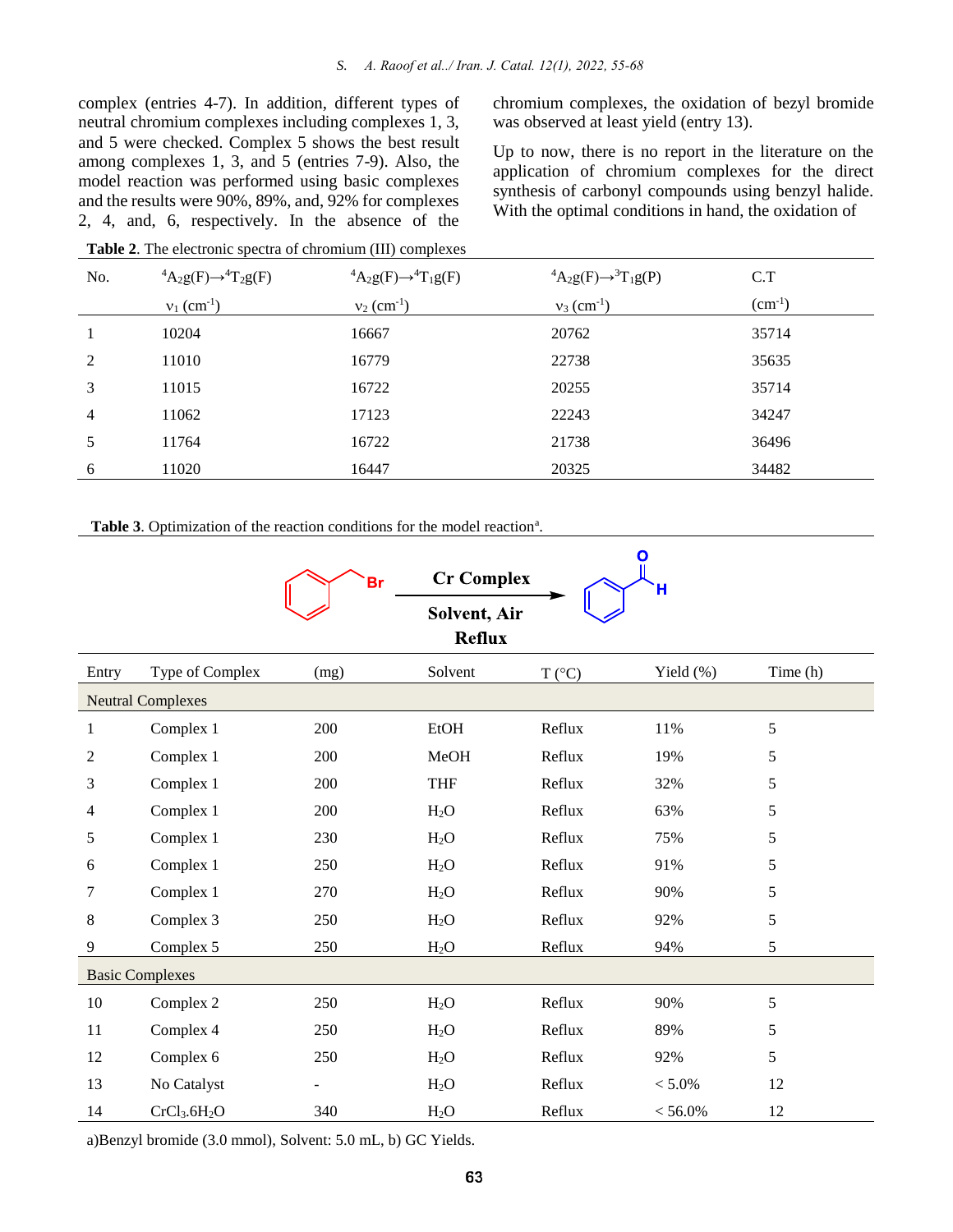different substituted benzyl bromide derivatives was tested to check the scope of the benzyl bromide derivatives and the efficiency of chromium complexes. (**Table 4**). In this study, various benzyl bromide derivatives were selected with both electron-donating groups and electron withdrawing groups at –*ortho*, *meta*, and –*para* positions. Under the optimum conditions, the corresponding benzaldehyde derivatives were obtained in moderate to excellent yields.



**Table 4**. Synthesis of benzaldehyde derivatives using six types of chromium complexes under aerobic oxidation <sup>a</sup>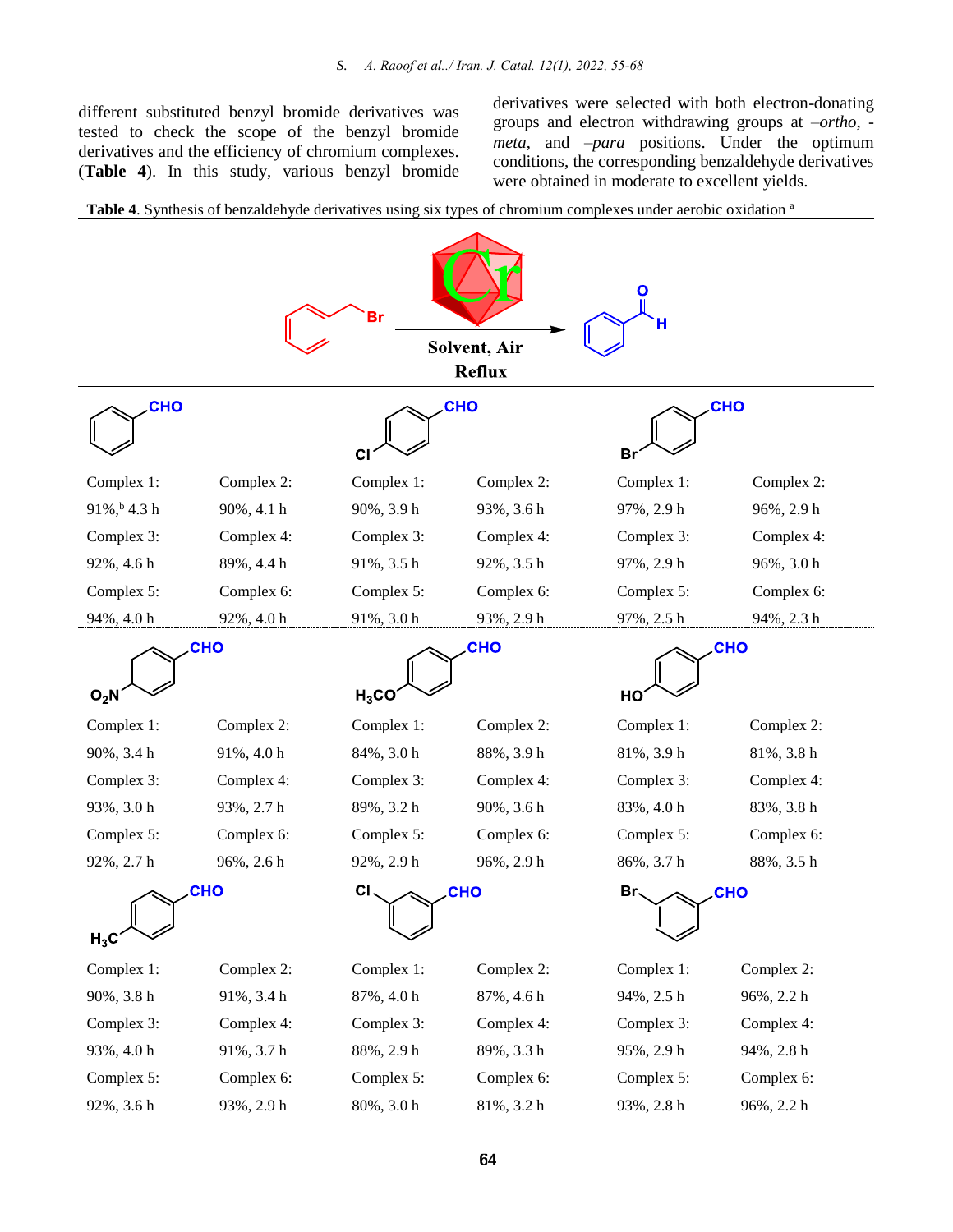| $O_2N$<br><b>CHO</b>                   |            | $H_3CO$<br>CHO |            | HO<br><b>CHO</b>     |            |  |
|----------------------------------------|------------|----------------|------------|----------------------|------------|--|
|                                        |            |                |            |                      |            |  |
| Complex 1:                             | Complex 2: | Complex 1:     | Complex 2: | Complex 1:           | Complex 2: |  |
| 97%, 3.4 h                             | 97%, 3.5 h | 92%, 4.0 h     | 89%, 3.8 h | 83%, 4.8 h           | 81%, 6.1 h |  |
| Complex 3:                             | Complex 4: | Complex 3:     | Complex 4: | Complex 3:           | Complex 4: |  |
| 99%, 2.3 h                             | 99%, 2.2 h | 91%, 3.8 h     | 92%, 3.0 h | 87%, 4.5 h           | 83%, 6.8 h |  |
| Complex 5:                             | Complex 6: | Complex 5:     | Complex 6: | Complex 5:           | Complex 6: |  |
| 99%, 2.0 h                             | 96%, 2.0 h | 90%, 3.6 h     | 94%, 2.9 h | 89%, 5.0             | 86%, 5.0 h |  |
| <b>CHO</b>                             |            | <b>CHO</b>     |            | <b>CHO</b><br>$H_3C$ |            |  |
|                                        |            |                |            |                      |            |  |
|                                        |            |                |            |                      |            |  |
|                                        |            |                |            |                      |            |  |
| Complex 1: 82%,                        | Complex 2: | Complex 1:     | Complex 2: | Complex 1:           | Complex 2: |  |
| 5.0 <sub>h</sub>                       | 83%, 4.8 h | 76%, 7.2 h     | 77%, 7.0 h | 89%, 5.0 h           | 88%, 4.8 h |  |
| Complex 3:                             | Complex 4: | Complex 3:     | Complex 4: | Complex 3:           | Complex 4: |  |
| 86%, 4.7 h                             | 83%, 4.5 h | 77%, 5.6 h     | 80%, 5.5 h | 90%, 3.9 h           | 90%, 3.7 h |  |
| Complex 5:                             | Complex 6: | Complex 5:     | Complex 6: | Complex 5:           | Complex 6: |  |
| 85%, 5.0 h                             | 86%, 5.2 h | 79%, 3.9 h     | 77%, 3.8 h | 91%, 3.1 h           | 89%, 3.5 h |  |
| <b>CHO</b><br><b>CHO</b><br><b>CHO</b> |            |                |            |                      |            |  |
|                                        |            |                |            |                      |            |  |
| Complex 1:                             | Complex 2: | Complex 1:     | Complex 2: | Complex 1:           | Complex 2: |  |
| 89%, 4.0 h                             | 90%, 4.1 h | 71%, 4.0 h     | 69%, 5.0 h | 63%, 7.0 h           | 65%, 7.0 h |  |
| Complex 3:                             | Complex 4: | Complex 3:     | Complex 4: | Complex 3:           | Complex 4: |  |
| 92%, 3.6 h                             | 95%, 4.0 h | 67%, 5.0 h     | 66%, 5.5 h | 65%, 6.9 h           | 68%, 6.9 h |  |
| Complex 5:                             | Complex 6: | Complex 5:     | Complex 6: | Complex 5:           | Complex 6: |  |
| 90%, 2.8 h                             | 96%, 3.9 h | 65%, 5.0 h     | 67%, 6.0 h | 69%, 7.0 h           | 67%, 6.8 h |  |

a) Reaction conditions: Benzyl bromide (3.0 mmol), H<sub>2</sub>O: 5.0 mL, Catalyst: 250 mg, b) GC Yield.

To show the efficiency of selectivity of the prepared complexes, we used 1-(2-bromoethyl)-4- (bromomethyl)benzene and 1-bromo-4- (bromomethyl)benzene as specific substrates for evaluation of the selectivity of prepared chromium complexes. Our results show that all of the chromium complexes were selective towards benzylic oxidation versus alkyl oxidation as well as benzylic oxidation versus arene oxidation (**Scheme 4**).

In this part, to show the advantage and efficiency of the presented method in the oxidation of benzyl bromide derivatives to carbonyl compounds, we have compared

our results with other reported catalysts. As observed in **Table 5**, the current study is worthwhile in yield, time, catalytic loading, and less byproduct.

In the present study, all of the synthesized chromium complexes were monitored in-vitro for their biological activity. Many chemical compounds had a good ability to attack the bacteria through their effects on the synthesis of ribonucleic acid which could be resulted from the inhibition action of these compounds on the DNA of the bacteria which caused inhibition of the activities of DNA gyrase enzyme including the separation of supercoiling or decant enation or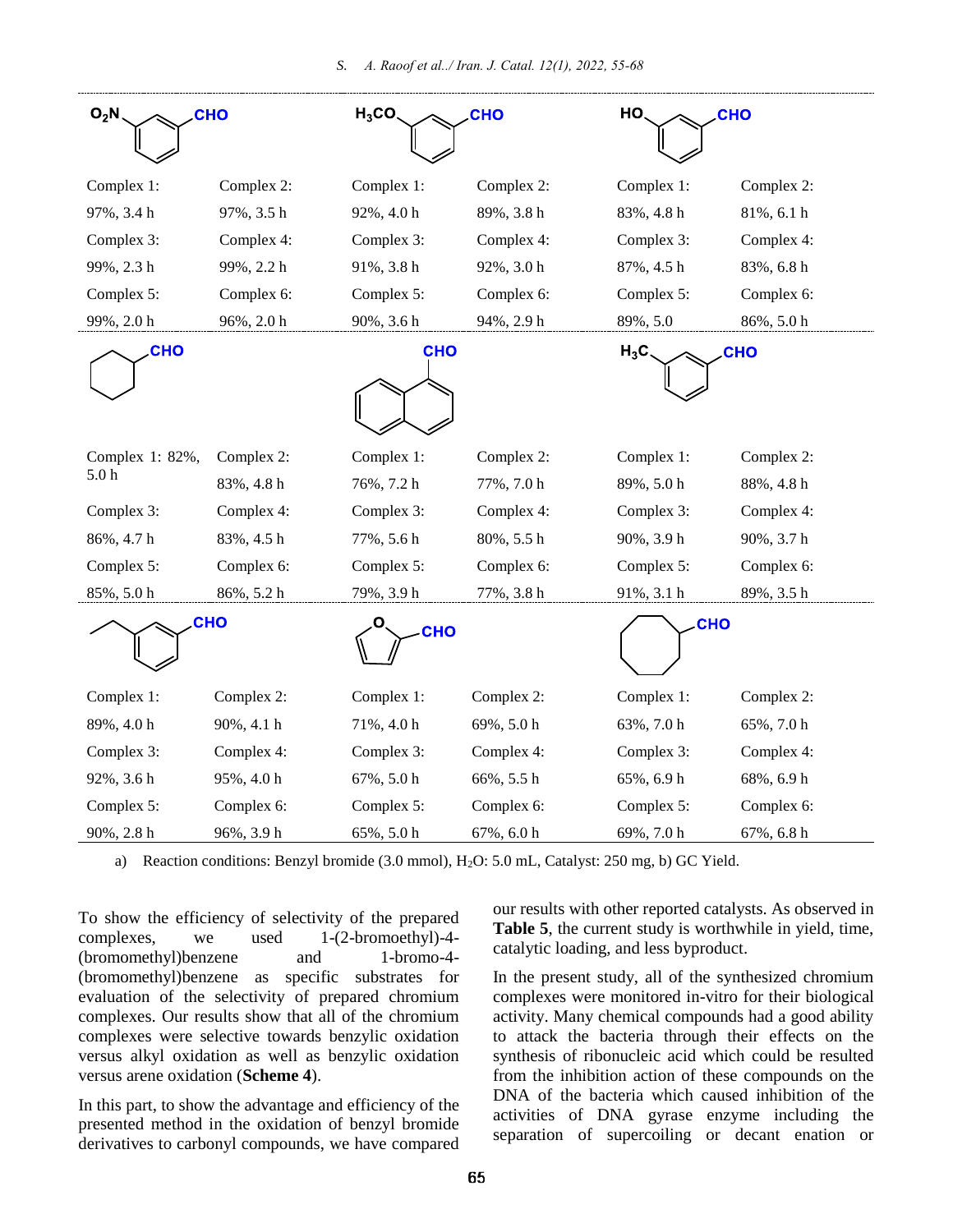unknotting of the DNA. Moreover, the antibacterial agent was known to attack the cell in a variety of ways such as killing or inhibiting the growth of microorganisms by affecting special target sites like the synthesis of cell wall, protein and nucleic acid or by inhibiting the function of the cell membrane, binding of the sulfhydryl groups of the cell enzymes with the

complexes. Numerous experiments have been done to determine the antimicrobial influence of the complexes. All the ligands and compounds have been screened for antibacterial activity in vitro against *Staphylococcus aureus, pseudomonas aeruginosa, Proteus mirabilis* and *Escherichia coli*. No effects have been observed.



**Scheme 4**. Investigation of selectivity of prepared complexes

**Table 5.** Comparison of reported catalysts in this work for oxidation of benzyl bromide to benzaldehyde

| Entry | Catalyst                                                                    | Solvent              | $T (^{\circ}C)$ | Time            | Condition  | Yield<br>(% ) | Ref.         |
|-------|-----------------------------------------------------------------------------|----------------------|-----------------|-----------------|------------|---------------|--------------|
| 1     | 4-hydroxypyridinium nitrate $@SiO2$                                         | $H_2O$               | 20              | 0.05h           | <b>MW</b>  | 99%           | $[2]$        |
| 2     | 2,2,6,6-Tetramethyl-1-piperidinyloxy<br>free radical, Potassium Nitrite     | H <sub>2</sub> O     | Reflux          | 3.5h            | Heating    | 95%           | $[3]$        |
| 3     | 4-methylmorpholine N-oxide; 1-ethyl-<br>3-methyl-1H-imidazol-3-ium chloride | Ionic Liquid         | 100             | 0.03h           | <b>MW</b>  | 95%           | $[4]$        |
| 4     | $bis - {4-methoxy-phenyl}$ -<br>selenoxyde; sodium hydrogencarbonate        | THF,<br>Acetonitrile | 75              | 10 <sub>h</sub> | Heating    | 93%           | $[25]$       |
| 5     | $(NH_4)_4[ZnMo_6O_{18}(OH)_6]$                                              | $H2O$ , $CH3CN$      | 60              | 12 <sub>h</sub> | Heating    | 88%           | $[26]$       |
| 6     | $magnese(IV)$ oxide                                                         | <b>Chloroform</b>    | 60              | 2 <sub>h</sub>  | Heating    | 80%           | $[27]$       |
| 7     | 4-methylmorpholine N-oxide                                                  | Solvent-free         | 80              | 0.5h            | Ultrasound | 82%           | $[28]$       |
| 8     | Complex 5                                                                   | $H_2O$               | Reflux          | 4 <sub>h</sub>  | Heating    | 94%           | This<br>work |

#### **4. Conclusions**

In conclusions, we have synthesized four types of ligands including 2,2'-(hydrazine-1,2-diylidene)bis(1,2 diphenylethan-1-ol) (Benzoinazine-BAH2) (Ligand 1), (E)-2-((4-oxopentan-2 ylidene)amino)benzoic acid, (Acetylacetonemonoanthralidene-AA1H) (Ligand 2), 2,2'-(((2E,4E)-pentane-2,4-

diylidene)bis(azaneylylidene))dibenzoic acid (Acetylacetonedianthralidene-AAH2) (Ligand 3), and (E)-4-((2-hydroxyphenyl)imino)pentan-2-one

(Acetylacetonemonohhydroxyanilidene-AnH) (Ligand 4). The prepared ligands were characterized using FT-IR, <sup>1</sup>H NMR and elemental analysis. Then, the prepared ligands contributed to the preparation of six types of

chromium complexes as shown above. The prepared chromium complexes were analyzed using FT-IR, UV-Vis, elemental analysis, magnetic moment and molar conductivities. The six types of chromium complexes were employed for the direct synthesis of benzaldehyde derivatives from benzyl bromide. In addition, the biological activity of prepared chromium complexes was investigated. Our results show that the prepared catalysts were efficient catalysts for the versatile oxidation of benzyl bromide derivatives. Also, to investigate the selectivity of the prepared chromium complexes, we used two specific substrates. Our results show that the prepared catalysts were selective and efficient in this reaction.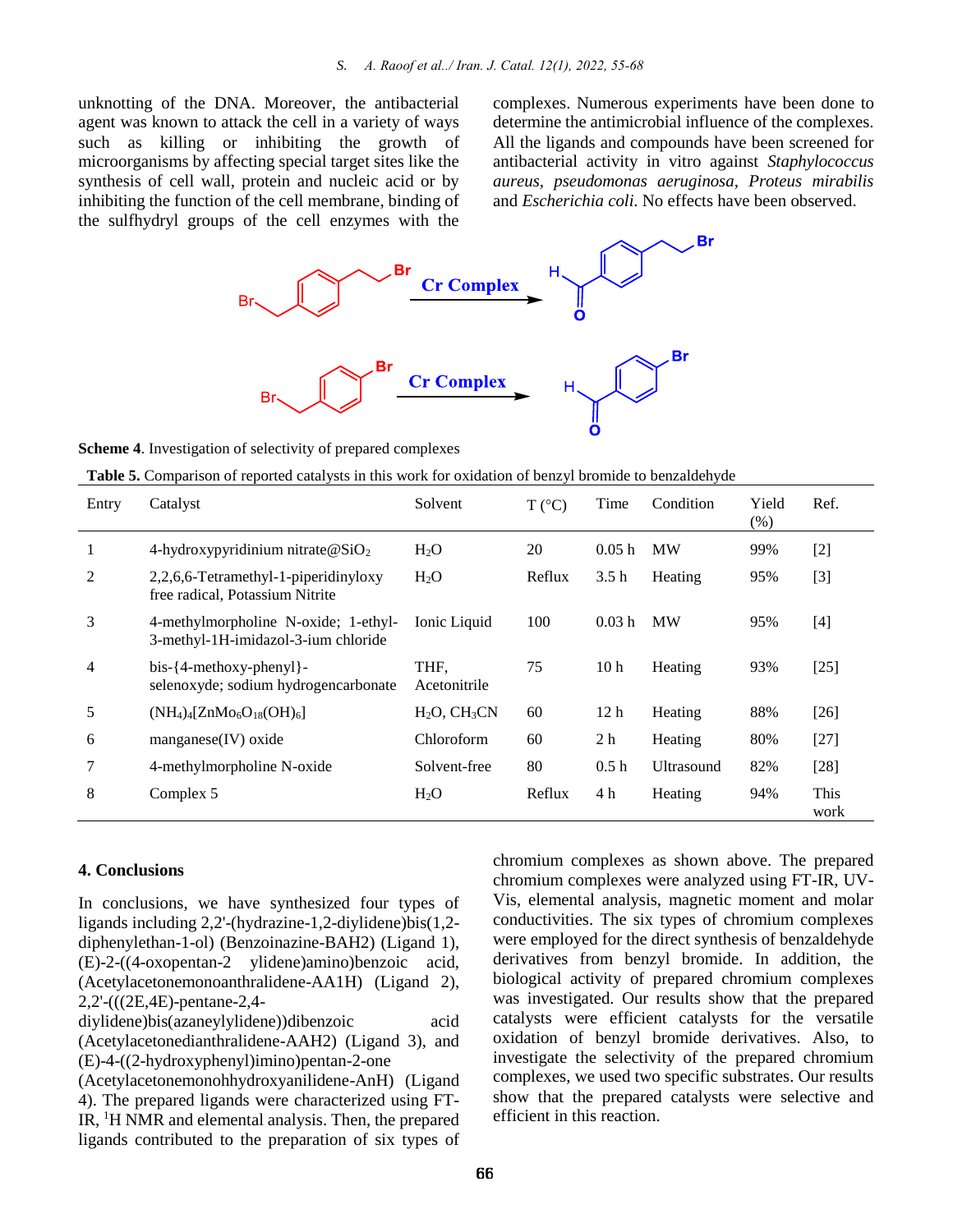#### **Acknowledgements**

The authors are grateful to University of Mosul for supporting this work.

#### **References**

[1] M.J. Nejad, A. Salamatmanesh, A. Heydari, Copper (II) immobilized on magnetically separable l-arginine-βcyclodextrin ligand system as a robust and green catalyst for direct oxidation of primary alcohols and benzyl halides to acids in neat conditions, J. Organomet. Chem., 911 (2020) 121128.

[2] S.s. Ghalehbandi, D. Ghazanfari, S.A. Ahmadi, E. Sheikhhosseini, Microwave Assisted Oxidation of Benzyl Halides to Aldehydes and Ketones with 4- Hydroxypyridinium Nitrate Functionalized Silica Gel in Aqueous Media, Org. Prep. Proced. Int., 53 (2021) 176-183.

[3] Q. Liu, M. Lu, F. Yang, W. Wei, F. Sun, Z. Yang, S. Huang, Aerobic Oxidation of Benzylic Halides to Carbonyl Compounds with Molecular Oxygen Catalyzed by TEMPO/KNO2 in Aqueous Media, Synth. Commun., 40 (2010) 1106-1114.

[4] B. Khumraksa, W. Phakhodee, M. Pattarawarapan, Rapid oxidation of organic halides with N-methylmorpholine Noxide in an ionic liquid under microwave irradiation, Tetrahedron Lett., 54 (2013) 1983-1986.

[5] A. Kimio, A. Yoshio, O. Tetsuo, O. Fumio, APPLICATION OF BIS(p-METHOXYPHENYL)SELENOXIDE AS AN OXIDIZING AGENT OF KORNBLUM OXIDATION, Chem. Lett., 13 (1984) 891-892.

[6] G. Bratulescu, Synthesis of Aromatic Aldehydes by a Fast Method Involving Kornblum's Reaction, Synth. Commun., 38 (2008) 2748-2752.

[7] S.A. Dake, R.S. Kulkarni, V.N. Kadam, S.S. Modani, J.J. Bhale, S.B. Tathe, R.P. Pawar, Phosphonium Ionic Liquid: A Novel Catalyst for Benzyl Halide Oxidation, Synth. Commun., 39 (2009) 3898-3904.

[8] Y. He, Q. Liu, X. Ma, M. Lu, Oxidation of benzyl halides and related compounds to carbonyl compounds using hydrogen peroxide catalysed by TEMPO in water, J. Chem. Res., 37 (2013) 22-24.

[9] M. Faisal, S. Hussain, A. Haider, A. Saeed, F.A. Larik, Assessing the effectiveness of oxidative approaches for the synthesis of aldehydes and ketones from oxidation of iodomethyl group, Chem. Pap., 73 (2019) 1053-1067.

[10] S. Pradhan, V. Sharma, I. Chatterjee, Nitrosoarene-Catalyzed HFIP-Assisted Transformation of Arylmethyl Halides to Aromatic Carbonyls under Aerobic Conditions, Org. Lett., 23 (2021) 6148-6152.

[11] Y.-M. Cai, Y.-T. Xu, X. Zhang, W.-X. Gao, X.-B. Huang, Y.-B. Zhou, M.-C. Liu, H.-Y. Wu, Photoinduced Hydroxylation of Organic Halides under Mild Conditions, Org. Lett., 21 (2019) 8479-8484.

[12] S. Gambarotta, H. Alper, Phase transfer catalysis using cobalt tricarbonyl nitrosyl, J. Organomet. Chem., 212 (1981) C23-C26.

[13] M. Rosillo, G. Domínguez, J. Pérez-Castells, Chromium arene complexes in organic synthesis, Chem. Soc. Rev., 36 (2007) 1589-1604.

[14] N. Akbari, M.M. Najafpour, A chromium complex under water oxidation: A conversion mechanism and a comprehensive hypothesis, Int. J. Hydrogen Energy, 46 (2021) 3954-3963.

[15] G.J. Puzon, A.G. Roberts, D.M. Kramer, L. Xun, Formation of Soluble Organo−Chromium(III) Complexes after Chromate Reduction in the Presence of Cellular Organics, Environ. Sci. Technol., 39 (2005) 2811-2817.

[16] B.L. Small, M.J. Carney, D.M. Holman, C.E. O'Rourke, J.A. Halfen, New Chromium Complexes for Ethylene Oligomerization:  Extended Use of Tridentate Ligands in Metal-Catalyzed Olefin Polymerization, Macromolecules, 37 (2004) 4375-4386.

[17] G.C. Hargaden, P.J. Guiry, The development of the asymmetric Nozaki–Hiyama–Kishi reaction, Adv. Synth. Catal., 349 (2007) 2407-2424.

[18] A.M. Abbas, A.S. Mohammed Taib, N.H. Saeed, Synthesis and Characterization of Linear Thermally Stable polyester contain Schiff Bases, Egyptian Journal of Chemistry, 63 (2020) 2999-3013.

[19] M. Saleh, A.I. Ayoub, A.O. Hammady, Synthesis biological studies of some new heterocyclic compound derived from 2-chloro-3-formyl quinoline and 4-(benzyl sulfonyl) acetophenone, Egyptian Journal of Chemistry, 63  $(2020)$  4-6.

[20] Z.F. Dawood, F.J. Al-Moula, Preparation and Characterization of Cr (III) and Cu (II) Complexes With Mixed Ligand Containing Isatinazine and Semicarbazones, J. Univ. Anbar Pure Sci, 3 (2009) 21-31.

[21] R.L. Carlin, Electronic spectra of transition metal complexes, J. Chem. Educ., 40 (1963) 135.

[22] N.S. Hush, J.R. Reimers, Solvent Effects on the Electronic Spectra of Transition Metal Complexes, Chem. Rev., 100 (2000) 775-786.

[23] S.S. Jawoor, S.A. Patil, S.S. Toragalmath, Synthesis and characterization of heteroleptic Schiff base transition metal complexes: a study of anticancer, antimicrobial, DNA cleavage and anti-TB activity, J. Coord. Chem., 71 (2018) 271-283.

[24] P. Tang, Q. Zhou, S.-C. Zhang, Multiple Types of Topological Fermions in Transition Metal Silicides, Phys. Rev. Lett., 119 (2017) 206402.

[25] A. Kimio, A. Yoshio, O. Tetsuo, O. Fumio, Application of BIS(p-methoxyphenyl)selenoxide as an oxidizing agent of Kornblum oxidation, Chem. Lett., 13 (1984) 891-892.